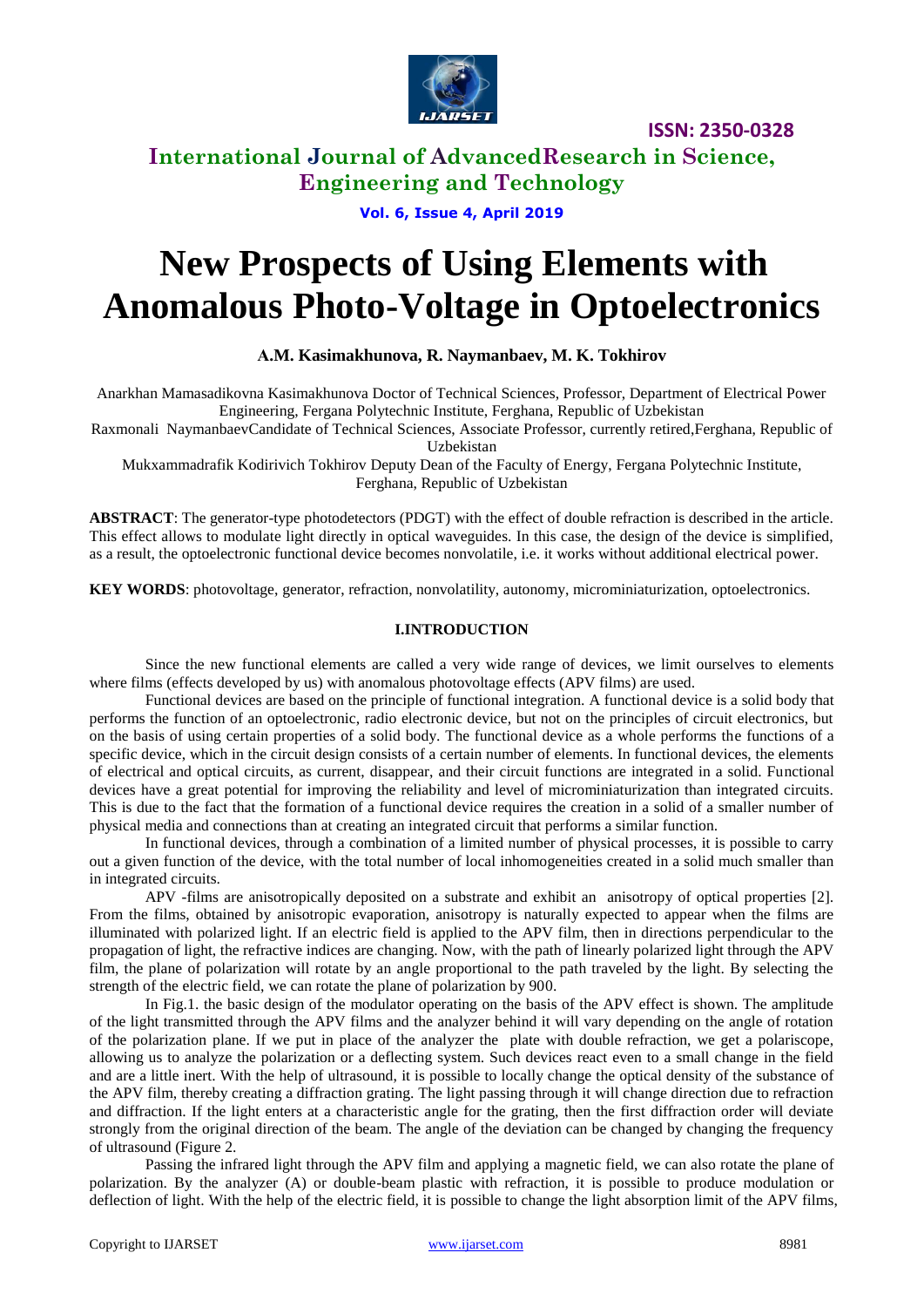

#### **ISSN: 2350-0328**

# **International Journal of AdvancedResearch in Science, Engineering and Technology**

#### **Vol. 6, Issue 4, April 2019**

i.e spectral dependence of transparency (Franz-Keldysh effect in APV films). This effect allows us to modulate the light directly in optical waveguides.

Figure 3. shows the design of the modulator in which the APV film (APV 2) is used as a source of the electric field. In this case, the design of the device is simplified; as a result, the optoelectronic functional device becomes nonvolatile. (It works autonomously, it does not need to be given to a separate source of electrical energy).



Fig.1. The block diagram of the modulator operating on the anomalous photovoltage. APV-Modulator, LS-Light source, D-diaphragm, APV-APV element, P-Polarizer, A- Analyzer.



Fig. 2. Block diagram. of the polariscope and ultrasound source. APV - film, LS - Light source, D - Diaphragm, P - Polarizer, A - Analyzer, PhE - photocell, MD- measuring device, UWS - ultrasonic wave source.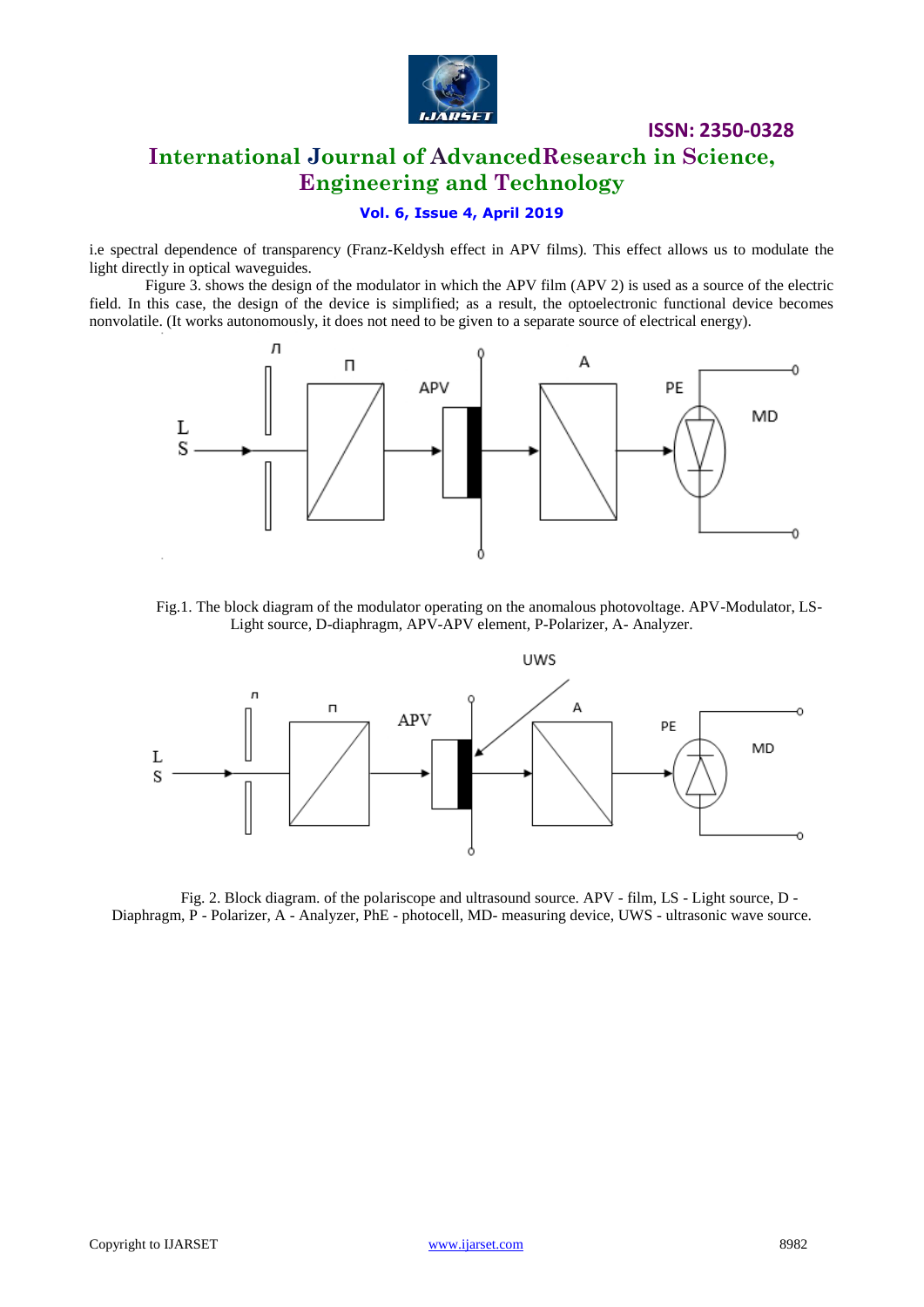

### **ISSN: 2350-0328**

**International Journal of AdvancedResearch in Science, Engineering and Technology**

#### **Vol. 6, Issue 4, April 2019**



Fig.3. The block diagram of the autonomously operating nonvolatile modulator. APV-APV element, LS-Light source, D - Diaphragm, P-Polarizer, A- Analyzer, PV-photocell, EM-electrometer

#### **REFERENCES**

[1] A.M. Kasimakhunova, R. Nuridinnova APV elements-elements with double refractivity. Uzbek Journal of physic, 2017.vol.19 №5 PP 302-3. [2] Materials of the International conference "Optical phenomena in semiconducting micro and nanostructures", 8-9 September 2011.,p. 179.

#### **AUTHOR'S BIOGRAPHY**



**Anarkhan Mamasadikovna Kasimakhunova** is a doctor of technical sciences in the specialty 01.04.10- "Physics of semiconductors and dielectrics". He works as a professor at the Department of "Electric Power Engineering" at the Fergana Polytechnic Institute. Engaged in research on the development of new designs of alternative energy sources, in particular solar and thermoelectric. She has more than 150 scientific articles and speeches on international and national journals and conferences. She has five patents for 9 inventions and two international certificates for inventions. She was awarded the honorary title "Honored Mentor of Youth of the Republic of Uzbekistan". She is a member of two scientific specialized councils for the defense of doctoral theses in the specialty 01.04.10-Physics of semiconductors and dielectrics.



**Raxmonali Naymanbaev** - Candidate of Technical Sciences, Associate Professor of the Department "Physics" of the Fergana State University. He graduated from the Faculty of Physics at the Pedagogical Institute. He has more than 70 scientific papers published on international and national journals and conference materials. He was the head of scientific grants for semiconductors and dielectrics.